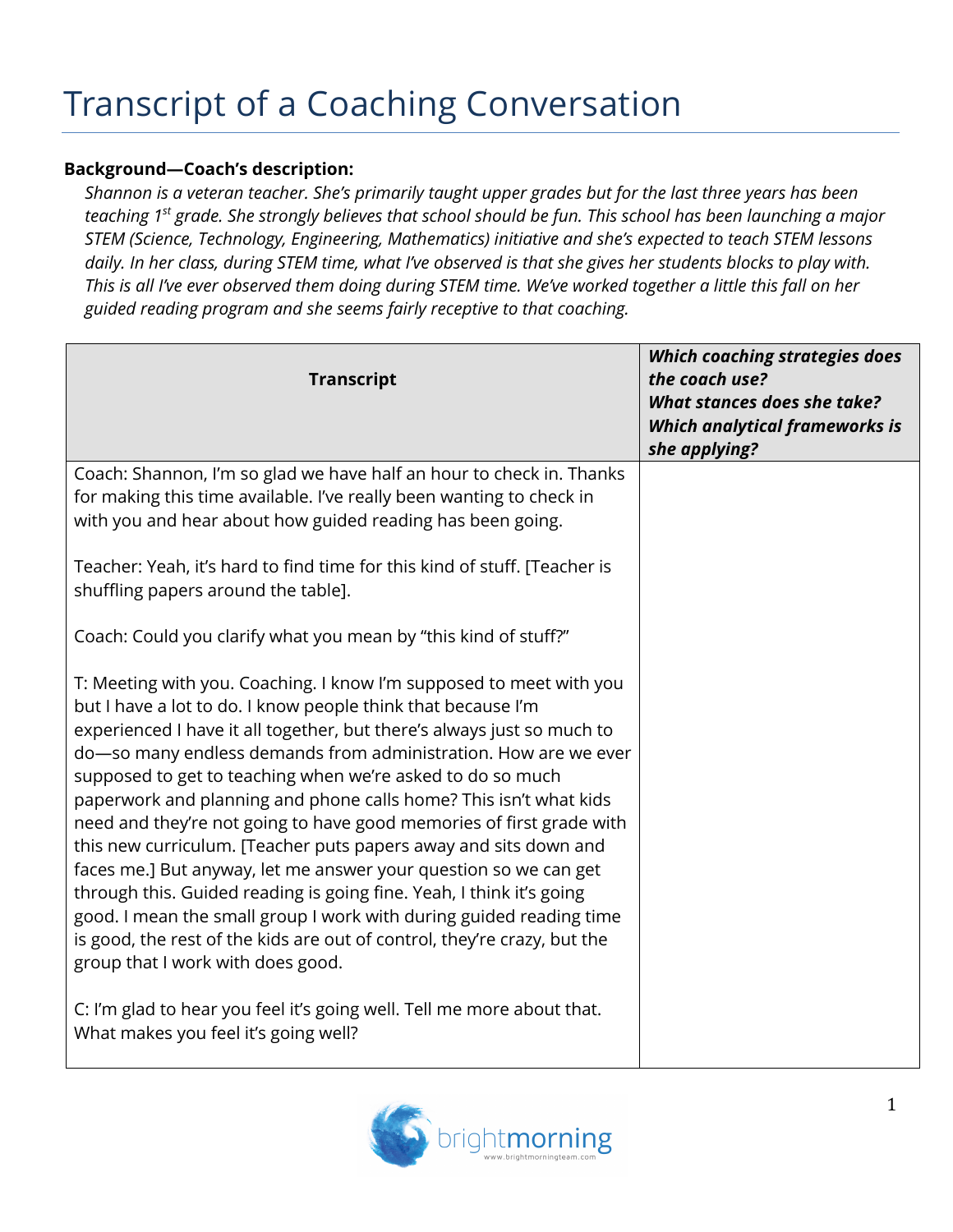| T: The kids are doing what they're supposed to do. When they're in<br>front of me, that's what I told you already, they're doing what I tell<br>them and they're quiet. But the rest of them are out of control. I just<br>don't know what to do about them.<br>C: Is that what you'd like to talk about now—the kids who are out of<br>control? Would that be the most helpful thing for us to think through<br>together?<br>T: Yeah, I think so.<br>C: Ok, why don't you tell me about what you'd like to see them doing.<br>T: Well, I'd like to see them just being quiet and doing what they're<br>supposed to do and I mean some of them are smart kids, they are.<br>During STEM time a few days ago, I saw one group of advanced kids<br>making these Bay Blades and they were really great-really big and<br>really good. There was another group that just had little ones, but my<br>advanced group really had good Bay Blades. I was impressed.<br>C: That's great. It sounds like they're creative and you'd like to see<br>more creativity from your students. Did I get that right?<br>T: Yeah. Why can't they all be like that? Why do I have to teach them<br>to be creative? Those others were just making these simple little Bay<br>Blades like they always do.<br>C: So, Shannon, I'm curious about something. When you talk about<br>that group of "advanced kids," I'm wondering-because Bay Blades<br>seem like a thing that usually boys are into-were all of those<br>"advanced kids" boys?<br>T: UmYeahI guess soYeah, they were. [Silence for about 10<br>seconds]<br>C: Ok. Thanks for clarifying that. Could I ask you to call to mind a girl<br>in your class who you really like, who brings a smile to your face?<br>Perhaps a girl who is solidly performing-who doesn't have any big<br>behavior or academic challenges?<br>T: Yeah, Maria. She's a good girl, always smiling and happy. A good<br>student. [Teacher is smiling.] |  |
|----------------------------------------------------------------------------------------------------------------------------------------------------------------------------------------------------------------------------------------------------------------------------------------------------------------------------------------------------------------------------------------------------------------------------------------------------------------------------------------------------------------------------------------------------------------------------------------------------------------------------------------------------------------------------------------------------------------------------------------------------------------------------------------------------------------------------------------------------------------------------------------------------------------------------------------------------------------------------------------------------------------------------------------------------------------------------------------------------------------------------------------------------------------------------------------------------------------------------------------------------------------------------------------------------------------------------------------------------------------------------------------------------------------------------------------------------------------------------------------------------------------------------------------------------------------------------------------------------------------------------------------------------------------------------------------------------------------------------------------------------------------------------------------------------------------------------------------------------------------------------------------------------------------------------------------------------------------------|--|
|                                                                                                                                                                                                                                                                                                                                                                                                                                                                                                                                                                                                                                                                                                                                                                                                                                                                                                                                                                                                                                                                                                                                                                                                                                                                                                                                                                                                                                                                                                                                                                                                                                                                                                                                                                                                                                                                                                                                                                      |  |
|                                                                                                                                                                                                                                                                                                                                                                                                                                                                                                                                                                                                                                                                                                                                                                                                                                                                                                                                                                                                                                                                                                                                                                                                                                                                                                                                                                                                                                                                                                                                                                                                                                                                                                                                                                                                                                                                                                                                                                      |  |
|                                                                                                                                                                                                                                                                                                                                                                                                                                                                                                                                                                                                                                                                                                                                                                                                                                                                                                                                                                                                                                                                                                                                                                                                                                                                                                                                                                                                                                                                                                                                                                                                                                                                                                                                                                                                                                                                                                                                                                      |  |
|                                                                                                                                                                                                                                                                                                                                                                                                                                                                                                                                                                                                                                                                                                                                                                                                                                                                                                                                                                                                                                                                                                                                                                                                                                                                                                                                                                                                                                                                                                                                                                                                                                                                                                                                                                                                                                                                                                                                                                      |  |
|                                                                                                                                                                                                                                                                                                                                                                                                                                                                                                                                                                                                                                                                                                                                                                                                                                                                                                                                                                                                                                                                                                                                                                                                                                                                                                                                                                                                                                                                                                                                                                                                                                                                                                                                                                                                                                                                                                                                                                      |  |
|                                                                                                                                                                                                                                                                                                                                                                                                                                                                                                                                                                                                                                                                                                                                                                                                                                                                                                                                                                                                                                                                                                                                                                                                                                                                                                                                                                                                                                                                                                                                                                                                                                                                                                                                                                                                                                                                                                                                                                      |  |
|                                                                                                                                                                                                                                                                                                                                                                                                                                                                                                                                                                                                                                                                                                                                                                                                                                                                                                                                                                                                                                                                                                                                                                                                                                                                                                                                                                                                                                                                                                                                                                                                                                                                                                                                                                                                                                                                                                                                                                      |  |
|                                                                                                                                                                                                                                                                                                                                                                                                                                                                                                                                                                                                                                                                                                                                                                                                                                                                                                                                                                                                                                                                                                                                                                                                                                                                                                                                                                                                                                                                                                                                                                                                                                                                                                                                                                                                                                                                                                                                                                      |  |
|                                                                                                                                                                                                                                                                                                                                                                                                                                                                                                                                                                                                                                                                                                                                                                                                                                                                                                                                                                                                                                                                                                                                                                                                                                                                                                                                                                                                                                                                                                                                                                                                                                                                                                                                                                                                                                                                                                                                                                      |  |
|                                                                                                                                                                                                                                                                                                                                                                                                                                                                                                                                                                                                                                                                                                                                                                                                                                                                                                                                                                                                                                                                                                                                                                                                                                                                                                                                                                                                                                                                                                                                                                                                                                                                                                                                                                                                                                                                                                                                                                      |  |
|                                                                                                                                                                                                                                                                                                                                                                                                                                                                                                                                                                                                                                                                                                                                                                                                                                                                                                                                                                                                                                                                                                                                                                                                                                                                                                                                                                                                                                                                                                                                                                                                                                                                                                                                                                                                                                                                                                                                                                      |  |

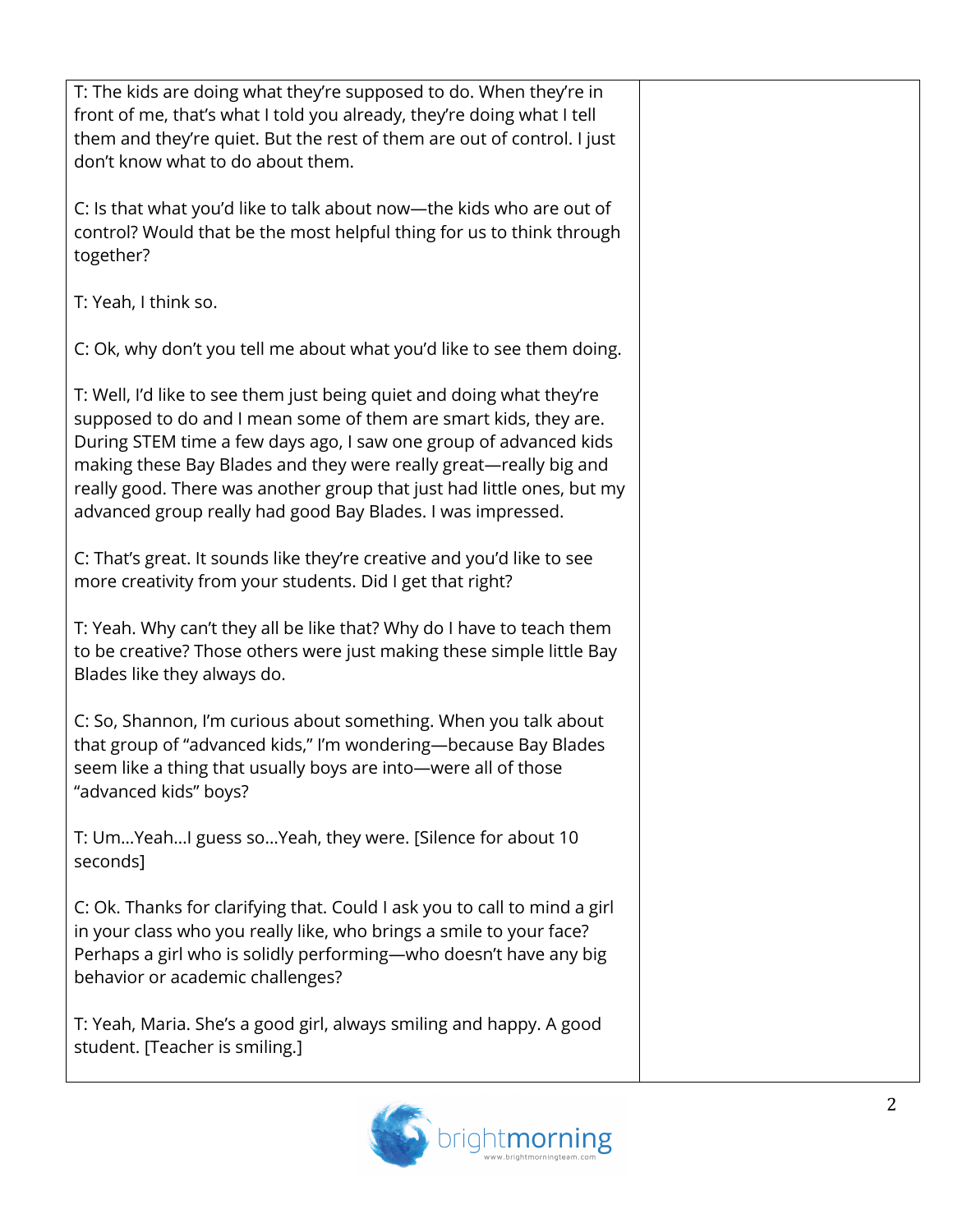| C: Great-I can tell by the expression on your face that she makes you<br>feel happy, that you care about her. Tell me, what was Maria doing<br>during that time that the boys were building Bay Blades?                                                                   |  |
|---------------------------------------------------------------------------------------------------------------------------------------------------------------------------------------------------------------------------------------------------------------------------|--|
| T: Oh, she was playing with blocks. Just building blocks. She was being<br>good.                                                                                                                                                                                          |  |
| C: Ok. So, let me ask you a question, Shannon, and I want you to just<br>say the first thing that comes to mind. Ok? [Teacher nods.] What do<br>you think Maria will be doing when she's 23 years old?                                                                    |  |
| T: [No hesitation.] Oh, she'll probably be a mama of 4 or 5. Yeah,<br>probably 4 or 5 kids running around her house.                                                                                                                                                      |  |
| C: Ok. [A few seconds of silence.] Shannon, would you be willing to<br>explore your thinking behind this? [Teacher nods.] I'm curious why<br>you think that's what she'll be doing? Where does that idea come<br>from?                                                    |  |
| T: Well, because that's what's all around here! That's what she sees!<br>Her mama had 4 or 5 by 23, and her grandmother, and her aunts-<br>I've got her cousin in my class too-that's just what's around. I mean<br>she's a smart kid, but that's what's around.          |  |
| C: Ok, I understand how you could come to that conclusion. So, let me<br>ask-what do you think her life might be like if that's her situation<br>when she's 23?                                                                                                           |  |
| T: Well, she's not going to living in a nice place, it's not going to be<br>easy for her. She'll probably be living around ___ neighborhood<br>andwell, you know, it's not going to be good. That's a bad area.                                                           |  |
| C: Ok. You say she's a smart kid—can you tell me more about the<br>strengths you see in her? Tell me about that.                                                                                                                                                          |  |
| T: Well, she's really good at math. And she always follows directions.<br>She's the one who tells other kids to quiet down and pay attention<br>when I'm trying to get their attention. I don't even have to ask her to<br>sit quiet and on her behind, she just does it. |  |
| C: Oh, that's great to hear. Wow, she's good at math, that's great.<br>Look, I know you really care about your students-you've said that so<br>many times-I'm wondering if you would be willing to try something                                                          |  |

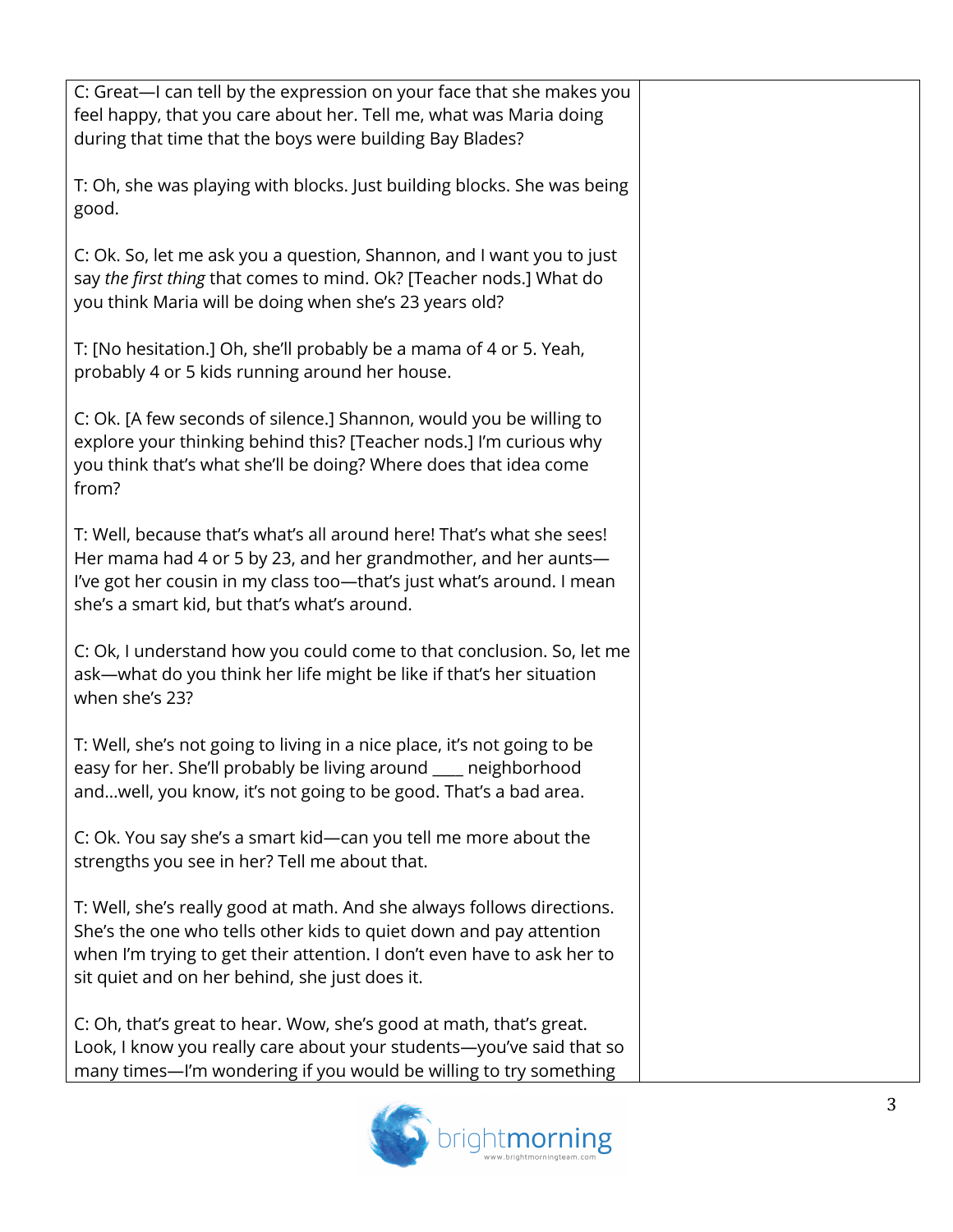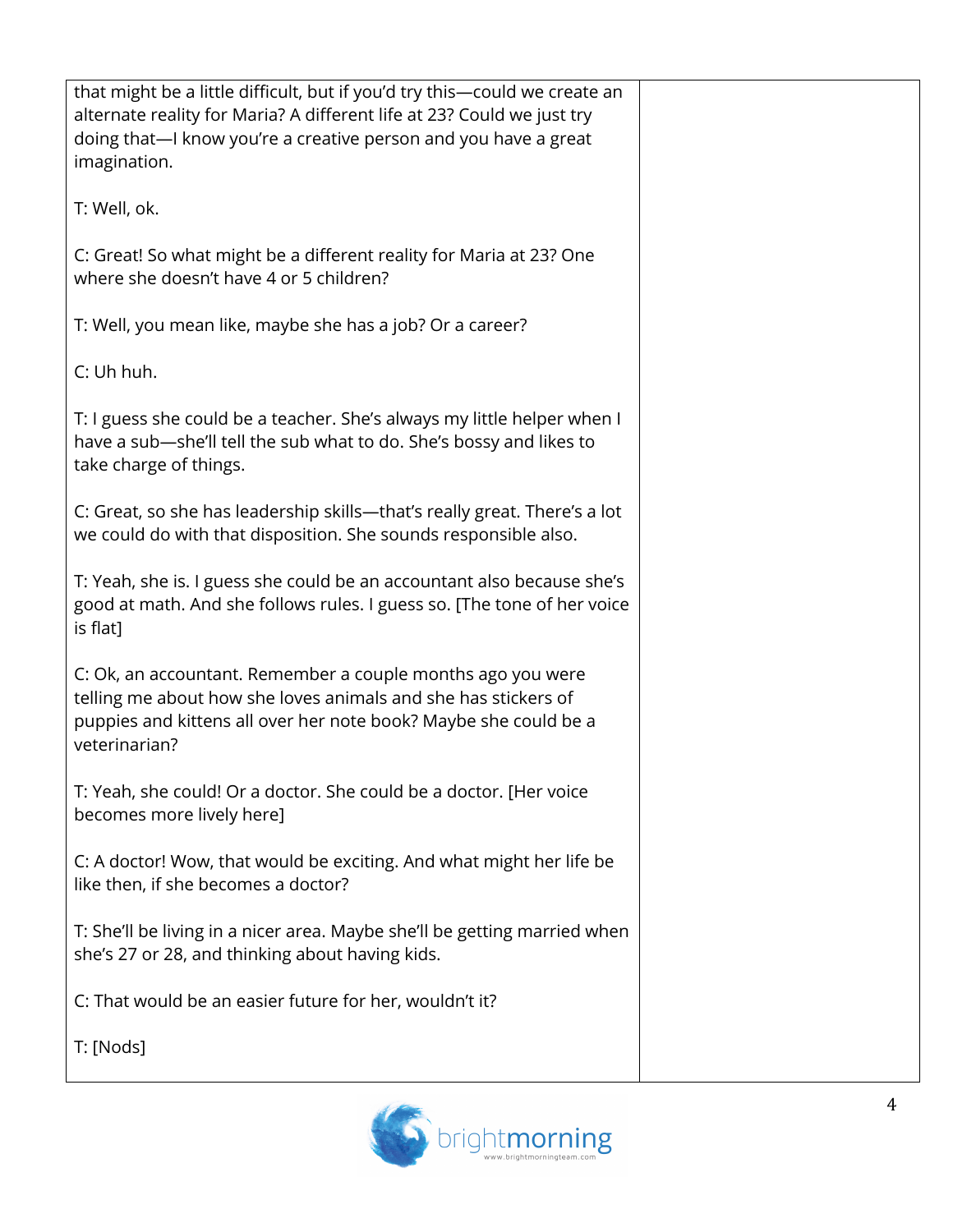| C: So how do you want Maria to remember you? Her first grade<br>teacher?                                                                                                                                                                                                                               |  |
|--------------------------------------------------------------------------------------------------------------------------------------------------------------------------------------------------------------------------------------------------------------------------------------------------------|--|
| T: Me? How do I want her to remember me?                                                                                                                                                                                                                                                               |  |
| C: Yeah, when she's 26 or 27 and remembering you, what do you<br>want her to say to her fiancé about you?                                                                                                                                                                                              |  |
| T: That I was fun. I was the fun teacher-and so she'll invite me to her<br>wedding. Because I'll be fun!                                                                                                                                                                                               |  |
| C: Wouldn't that be amazing? If you could attend her wedding and see<br>her, as a doctor, getting marriedOk, so if she becomes a teacher, or<br>accountant or doctor, what might she say about you?                                                                                                    |  |
| T: ThatThatI don't know.                                                                                                                                                                                                                                                                               |  |
| C: Ok, what about, if she says, "I remember that during STEM time,<br>Ms. M gave us stuff to do that I really liked and it helped me learn<br>some skills and get ideas about what I could be when I grow up."                                                                                         |  |
| T: [Smiling] That would be good. But they took away my<br>housekeeping stuff-I can't use that any more during STEM. That's<br>what she would like.                                                                                                                                                     |  |
| C: I'm not clear about what you're talking about. Can you explain?                                                                                                                                                                                                                                     |  |
| T: I used to have housekeeping stuff that girls like her liked to play<br>with-you know, toy vacuum cleaners and stuff like that. If Maria had<br>those things to play with, she could learn some valuable skills. Now I<br>can't even use that.                                                       |  |
| C: Shannon. [Tone of voice gets serious] Come on. I'm asking you to<br>imagine a different reality for Maria-one where she becomes a<br>doctor, as you identified as a possibility. I really want you to try this,<br>just give it a shot. Imagine something different for her. Could you try<br>that? |  |
| T: [Sheepishly] Ok. I can.                                                                                                                                                                                                                                                                             |  |
| C: So what if when she's 27, Maria says this about you: "Ms. M gave<br>me these challenging puzzles to figure out and I had to do math and<br>measuring and observations and they really made me think about                                                                                           |  |

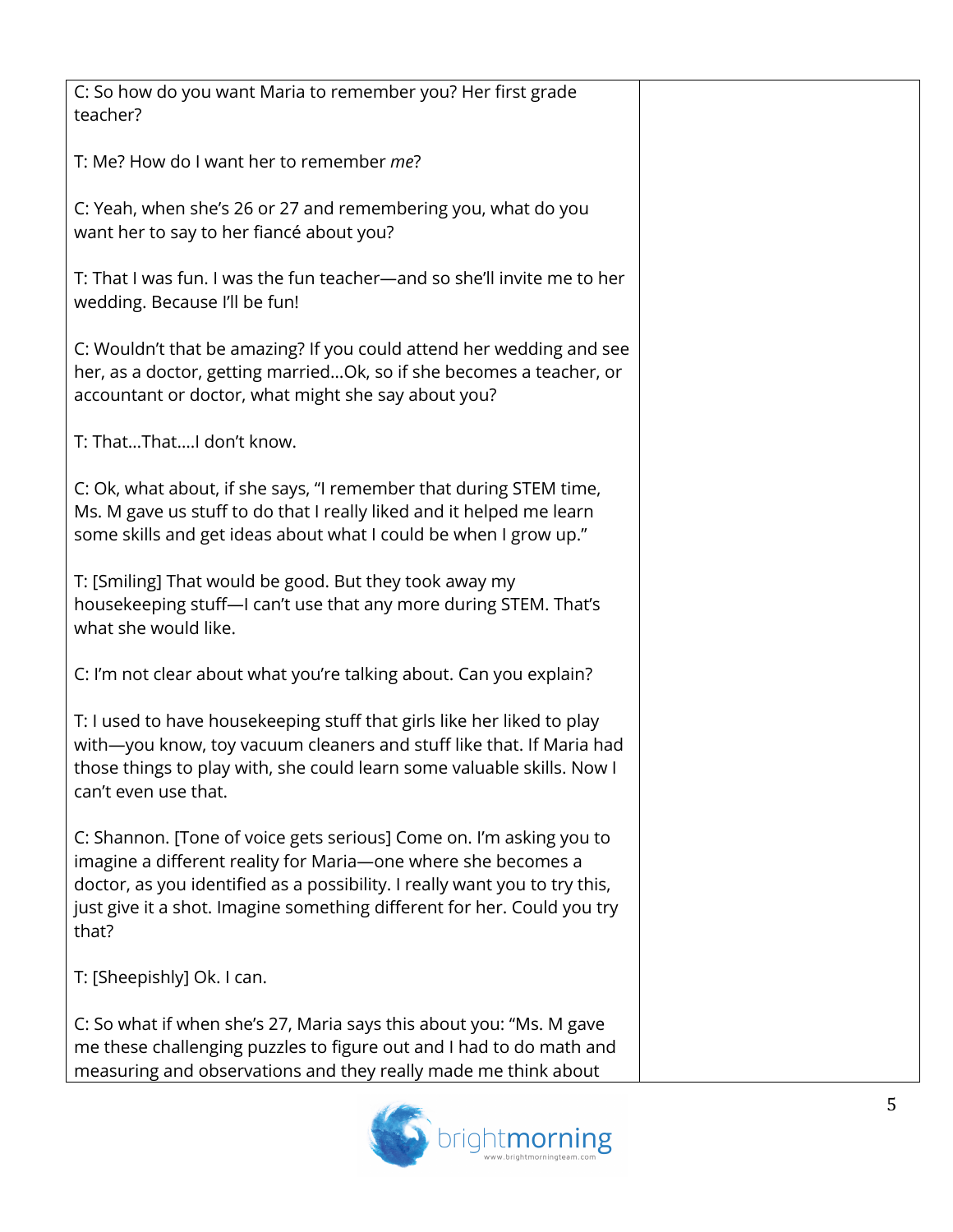| how things work. That's when I first started wanting to be a doctor-<br>because I wanted to learn how our bodies work-and Ms. M told me I<br>could be anything I wanted to be."                                                                                                                         |  |
|---------------------------------------------------------------------------------------------------------------------------------------------------------------------------------------------------------------------------------------------------------------------------------------------------------|--|
| T: That would be good. That would be great if she said that about me.<br>[Teacher's eyes drop and her shoulders hunch in. Silence for a few<br>seconds]                                                                                                                                                 |  |
| C: What's going on, Shannon?                                                                                                                                                                                                                                                                            |  |
| T: [Looks up, her eyes are welling with tears, she shakes her head.]                                                                                                                                                                                                                                    |  |
| C: I can see that you're experiencing some emotions. Do you want to<br>talk about what's going on?                                                                                                                                                                                                      |  |
| T: It's just thatI don't know. I wish Maria would say that about me,<br>but I don't know how that could happen. Your questions are just<br>making me feel a lot right now. I don't know how to respond.                                                                                                 |  |
| C: Ok, I appreciate you sharing that with me. Thank you for your<br>honesty. Shannon, what if I told you that together, I think we could<br>work towards this vision for Maria? At least the part that you can<br>control-what happens in your classroom, what materials you give<br>her to learn from? |  |
| T: I'm just not used to getting help from other people.                                                                                                                                                                                                                                                 |  |
| C: I hear that. I know how that can be. What's the scariest part of all of<br>this?                                                                                                                                                                                                                     |  |
| T: I justI'mI don't know how to teach that STEM stuff. We had a<br>two-day training on it, I was out sick for one of those days, it's really<br>different from how I learned to teach.                                                                                                                  |  |
| C: It is, I know. How about if we start with visiting Gregorio's class at<br>school? He's been implementing some of this curriculum and his<br>kids come from the same neighborhood as yours do. Could I set up a<br>field trip for us?                                                                 |  |
| T: That would be good.                                                                                                                                                                                                                                                                                  |  |